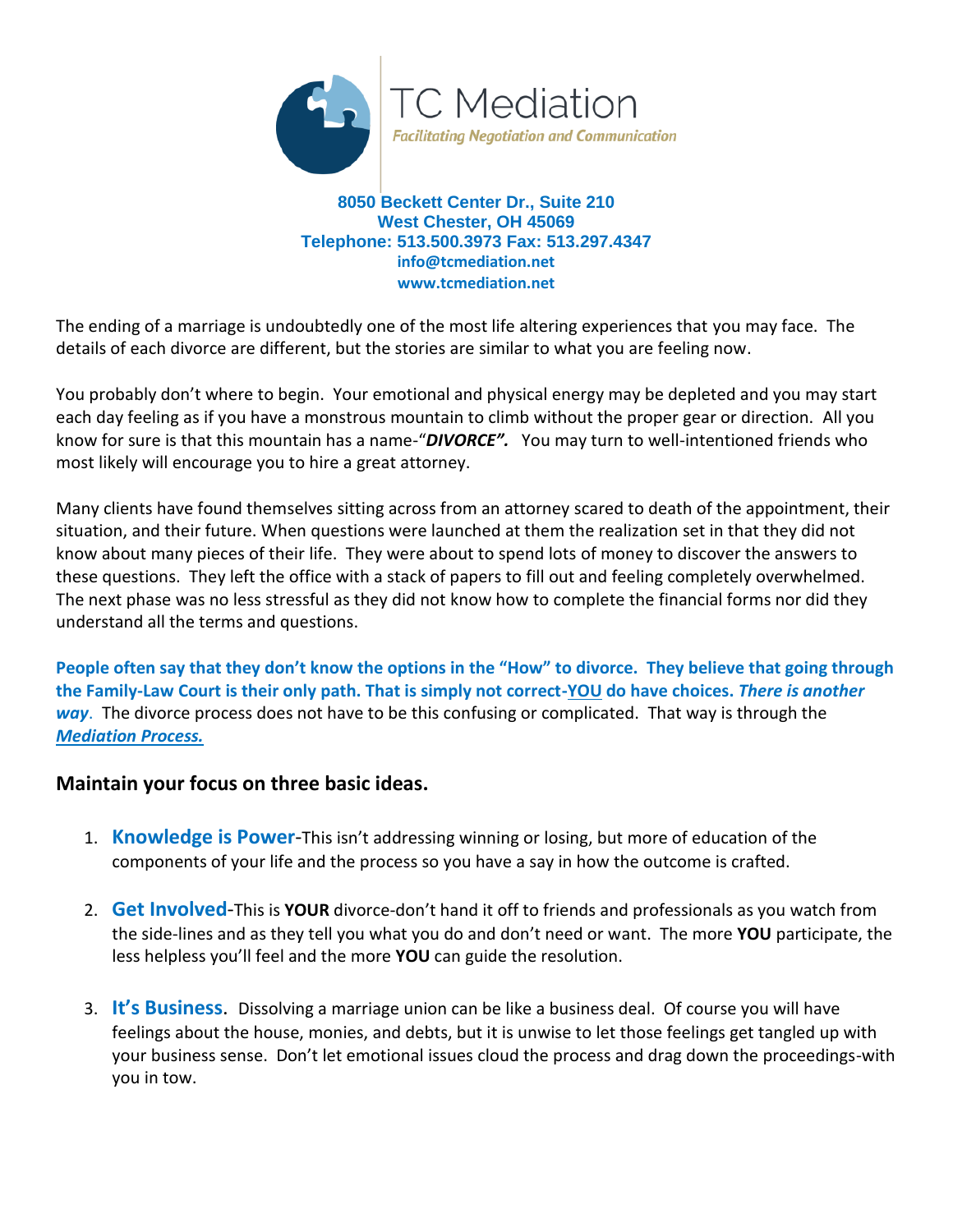## *WHERE DO WE BEGIN?*

We have prepared a **Divorce Action Plan (DAP)** that will be an integral part of your Mediation process with **TC Mediation, LLC.** At your first session you will be give the DAP and we will discuss the process and answer any questions you may have. The DAP has been designed to help you organize your thoughts, your documents, and your next steps all with a plan. You are taking the leadership role of "CEO" of your divorce. CEO's do not have all the answers, they do not work alone, but they certainly have an understanding of how each of their divisions works in the overall best interest of the entire company. Your 'Divorce Life" has many divisions: emotional, parenting, co-parenting, financial, legal, and the future.

This plan will be your compass as you take the leadership role of CEO of your divorce. It will help you organize information into manageable pieces to gain a big picture vision of the divisions in your life. This allows you to work better with professionals and gain greater clarity and understanding. Most professionals welcome clients who are educated about their divorce and if they do not welcome this, you may need to seriously consider meeting with an advocate that will value your hard work. Remember, no one will care as much about your divorce and life as **YOU**!

- *1.* Independent expert opinion may be necessary to establish the value of certain assets (such as business interest, real estate, and retirement or pension plans). In that event the participants will discuss and agree on an appropriate method of obtaining that expert information. If the participants decide to obtain one expert opinion, or separate opinions, the participants agree to share those opinions in the mediation sessions. *The participants will be responsible for the experts' fees.*
- 2. In the event that either spouse has caucuses or private sessions with the mediator, the Mediator will hold in confidence confidential information shared with the Mediator at the specific request of the participant(s).
- 3. No information obtained during mediation by the Mediator will be released to any outside person or organization unless both participants agree, unless there are allegations of child abuse or threat of harm to persons, which must be reported to the proper authorities. The participants hereby authorize the Mediator to communicate with and release information from the mediation to the participants' attorneys, provided that Mediator will hold in confidence confidential information from a participant received in a caucus or private session.
- 4. Each participant will be expected to disclose fully all financial information, financial statements, income tax returns, and related financial documents necessary to identify and value marital and separate assets and liabilities. Each participant will prepare a financial form disclosing the marital and divisible property of the participants and his or her separate property, if any. The participants understand that subsequent discovery of undisclosed financial assets may constitute ground for nullifying any agreement reached by the participants.